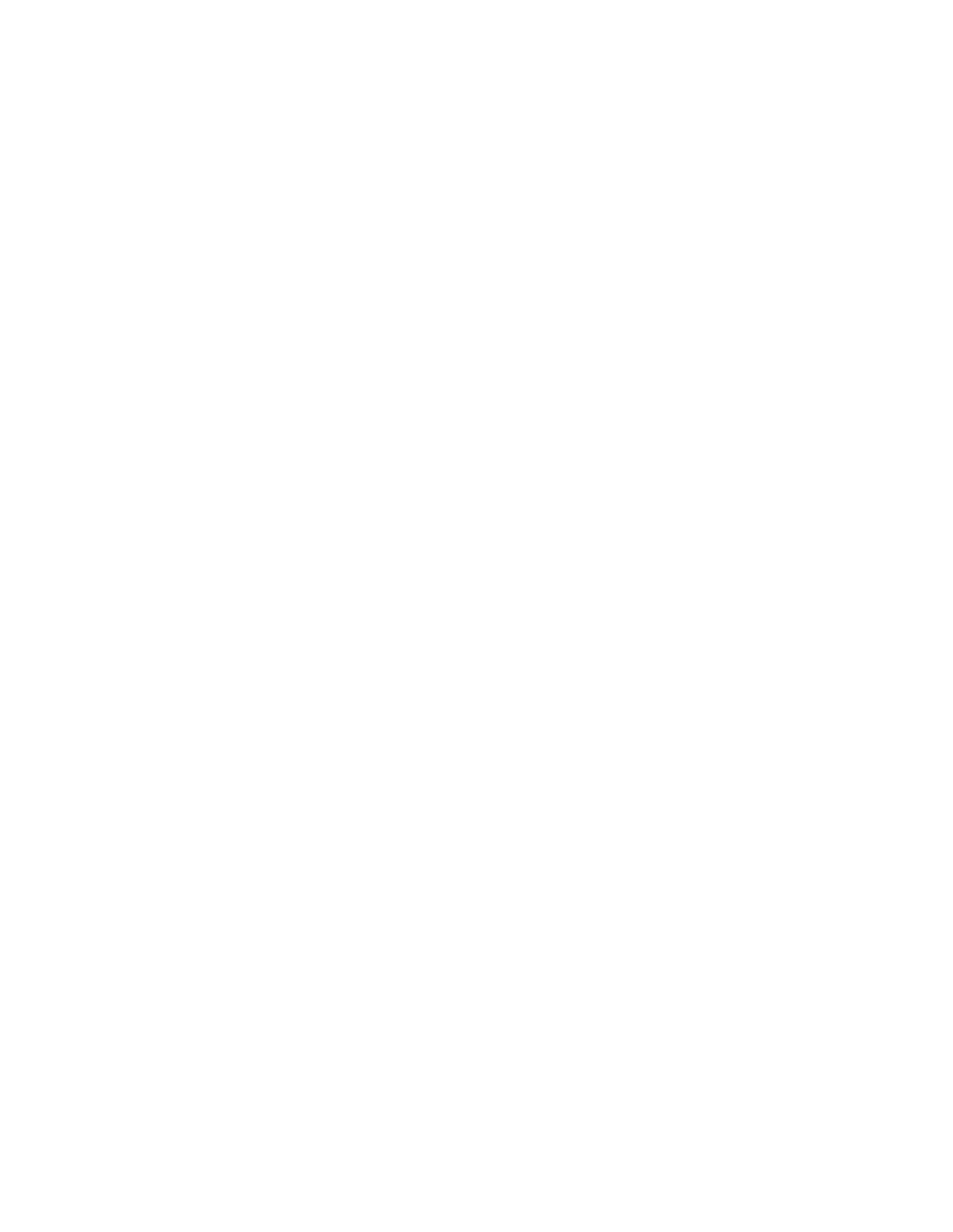## APPENDIX B – MARKETING TEMPLATES AND BEST PRACTICES MARKETING SITUATIONAL ANALYSIS (SWOT ANALYSIS)

| <b>Strengths (Internal / Positive)</b> | Weaknesses (Internal / Negative) |
|----------------------------------------|----------------------------------|
|                                        |                                  |
|                                        |                                  |
|                                        |                                  |
|                                        |                                  |
|                                        |                                  |
|                                        |                                  |
|                                        |                                  |
|                                        |                                  |
|                                        |                                  |
|                                        |                                  |
|                                        |                                  |
|                                        |                                  |
|                                        |                                  |
|                                        |                                  |
|                                        |                                  |
|                                        |                                  |
|                                        |                                  |
|                                        |                                  |
|                                        |                                  |
|                                        |                                  |
|                                        |                                  |
|                                        |                                  |
|                                        |                                  |
|                                        |                                  |
|                                        |                                  |
|                                        |                                  |
|                                        |                                  |
|                                        |                                  |
|                                        |                                  |
|                                        |                                  |
| Opportunities (External / Positive)    | Threats (External / Negative)    |
|                                        |                                  |
|                                        |                                  |
|                                        |                                  |
|                                        |                                  |
|                                        |                                  |
|                                        |                                  |
|                                        |                                  |
|                                        |                                  |
|                                        |                                  |
|                                        |                                  |
|                                        |                                  |
|                                        |                                  |
|                                        |                                  |
|                                        |                                  |
|                                        |                                  |
|                                        |                                  |
|                                        |                                  |
|                                        |                                  |
|                                        |                                  |
|                                        |                                  |
|                                        |                                  |
|                                        |                                  |
|                                        |                                  |
|                                        |                                  |
|                                        |                                  |
|                                        |                                  |

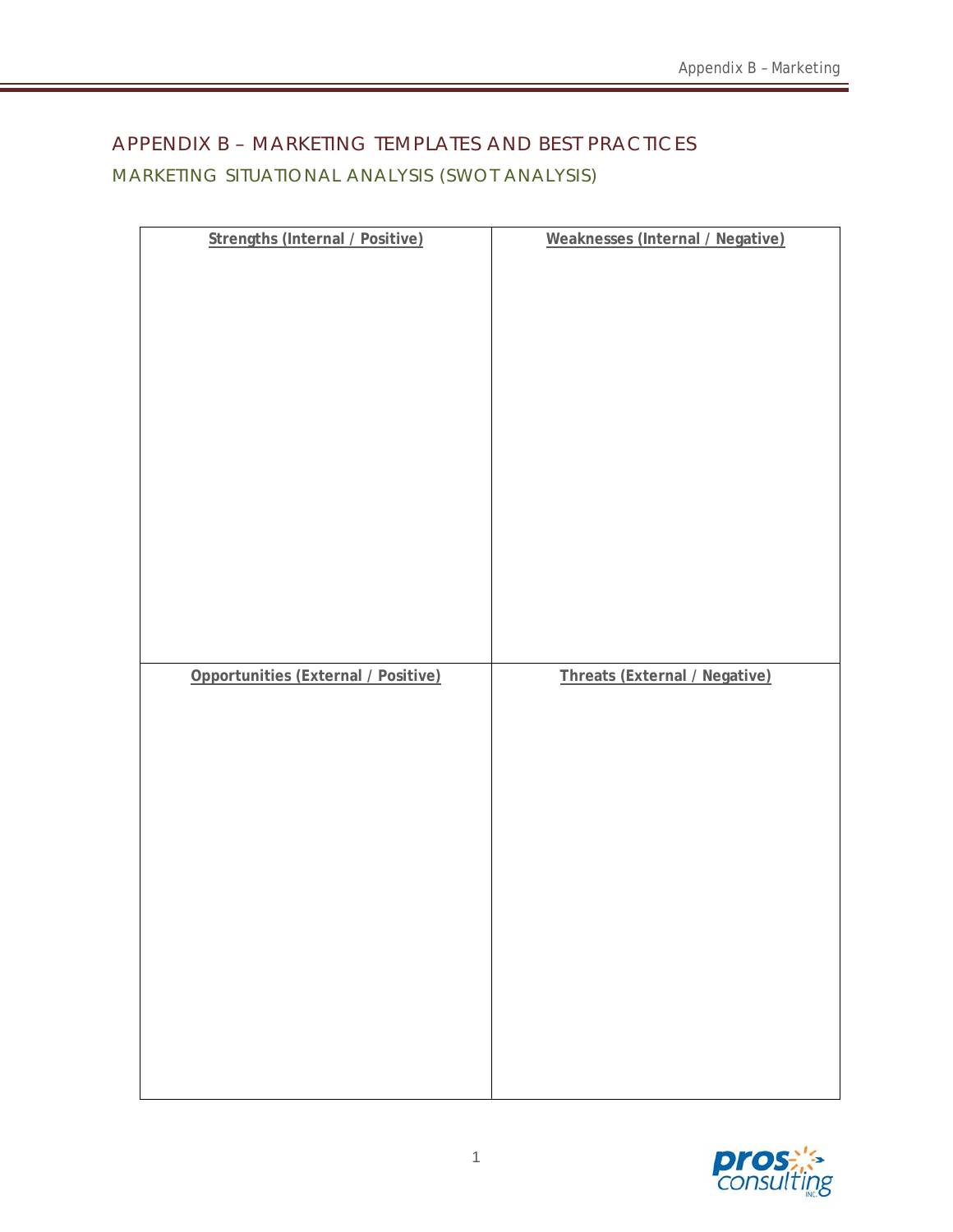

## MARKET SEGMENTATION

| Target Segment | Description /<br>Characteristics | Target Products /<br>Services | Promotion /<br>Communication<br>Tactics |
|----------------|----------------------------------|-------------------------------|-----------------------------------------|
|                |                                  |                               |                                         |
|                |                                  |                               |                                         |
|                |                                  |                               |                                         |
|                |                                  |                               |                                         |
|                |                                  |                               |                                         |
|                |                                  |                               |                                         |
|                |                                  |                               |                                         |
|                |                                  |                               |                                         |
|                |                                  |                               |                                         |
|                |                                  |                               |                                         |
|                |                                  |                               |                                         |
|                |                                  |                               |                                         |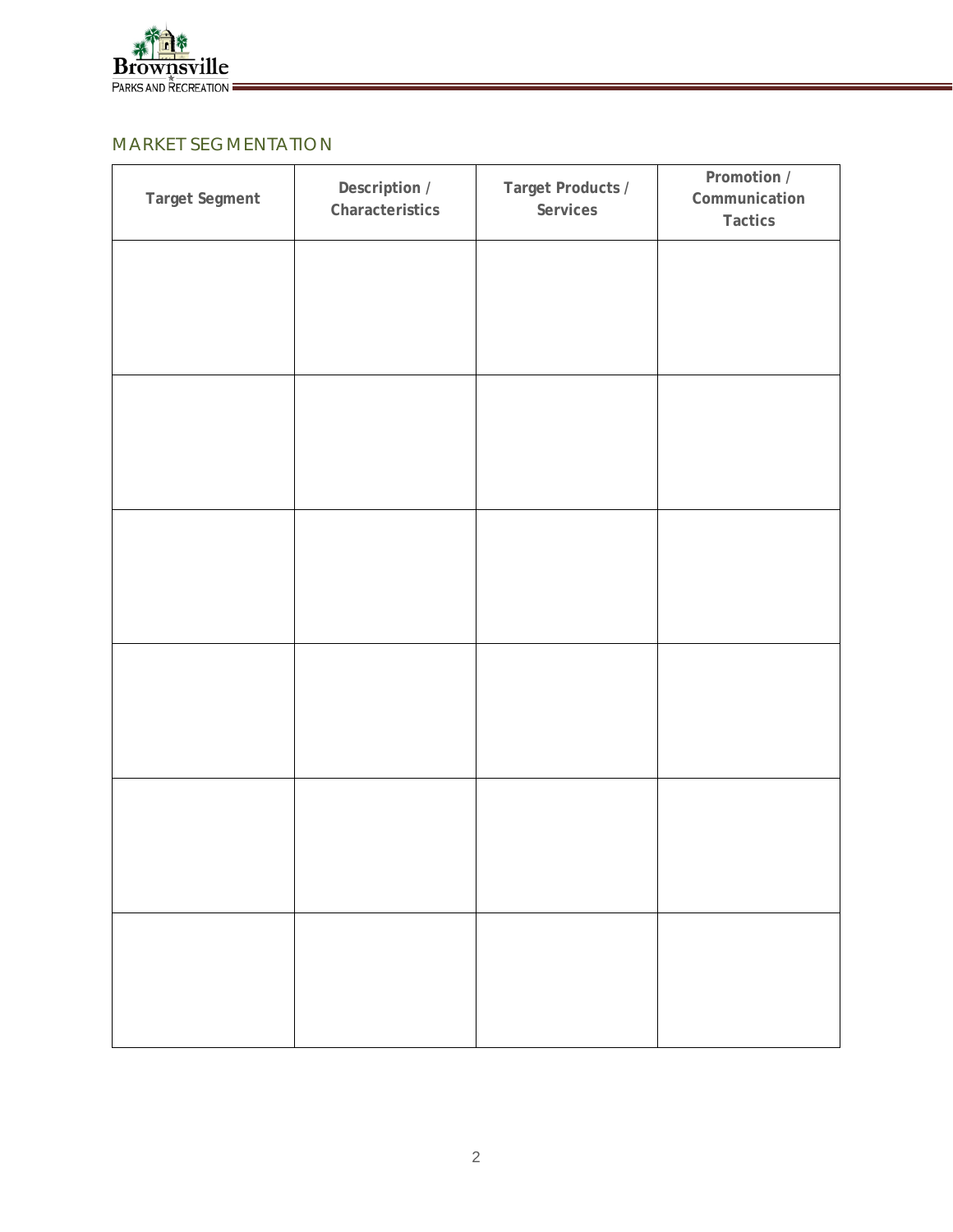## VALUE PROPOSITION

|                                                                                                         | Sample Response                                                                                                                                                                                                                                                                                               | <b>Your Response</b> |
|---------------------------------------------------------------------------------------------------------|---------------------------------------------------------------------------------------------------------------------------------------------------------------------------------------------------------------------------------------------------------------------------------------------------------------|----------------------|
| What<br>the<br>functional<br>are<br>benefits<br>the<br>to<br>program,<br>service, or amenity you offer? | Unique<br>indoor and outdoor<br>experiences in Brownsville                                                                                                                                                                                                                                                    |                      |
| What<br>emotional<br>the<br>are<br>benefits<br>the<br>to<br>program,<br>service, or amenity you offer?  | Exhilaration<br>$\bullet$<br>Long-lasting memories<br>$\bullet$<br>Pure fun<br>Sense of<br>belonging/camaraderie<br>Spontaneous excitement                                                                                                                                                                    |                      |
| How would you describe your<br>unique brand position?                                                   | We offer unique and affordable<br>nature and outdoor recreation<br>programs and facilities to all<br>members of the public.                                                                                                                                                                                   |                      |
| What key messages do you want<br>your brand to convey?                                                  | Create your own adventure<br>$\bullet$<br>Unplug and recharge<br>٠<br>World-class facilities await<br>you<br>There's something for<br>everyone                                                                                                                                                                |                      |
| What internal objectives do you<br>want to accomplish with your<br>value proposition?                   | Drive participation across all<br>$\bullet$<br>segments of the community<br>Increase revenue<br>$\bullet$<br>Improve community public<br>health metrics<br>Advance environmental<br>stewardship<br>Create a positive economic<br>impact<br>Demonstrate improvement<br>to overall community<br>quality of life |                      |

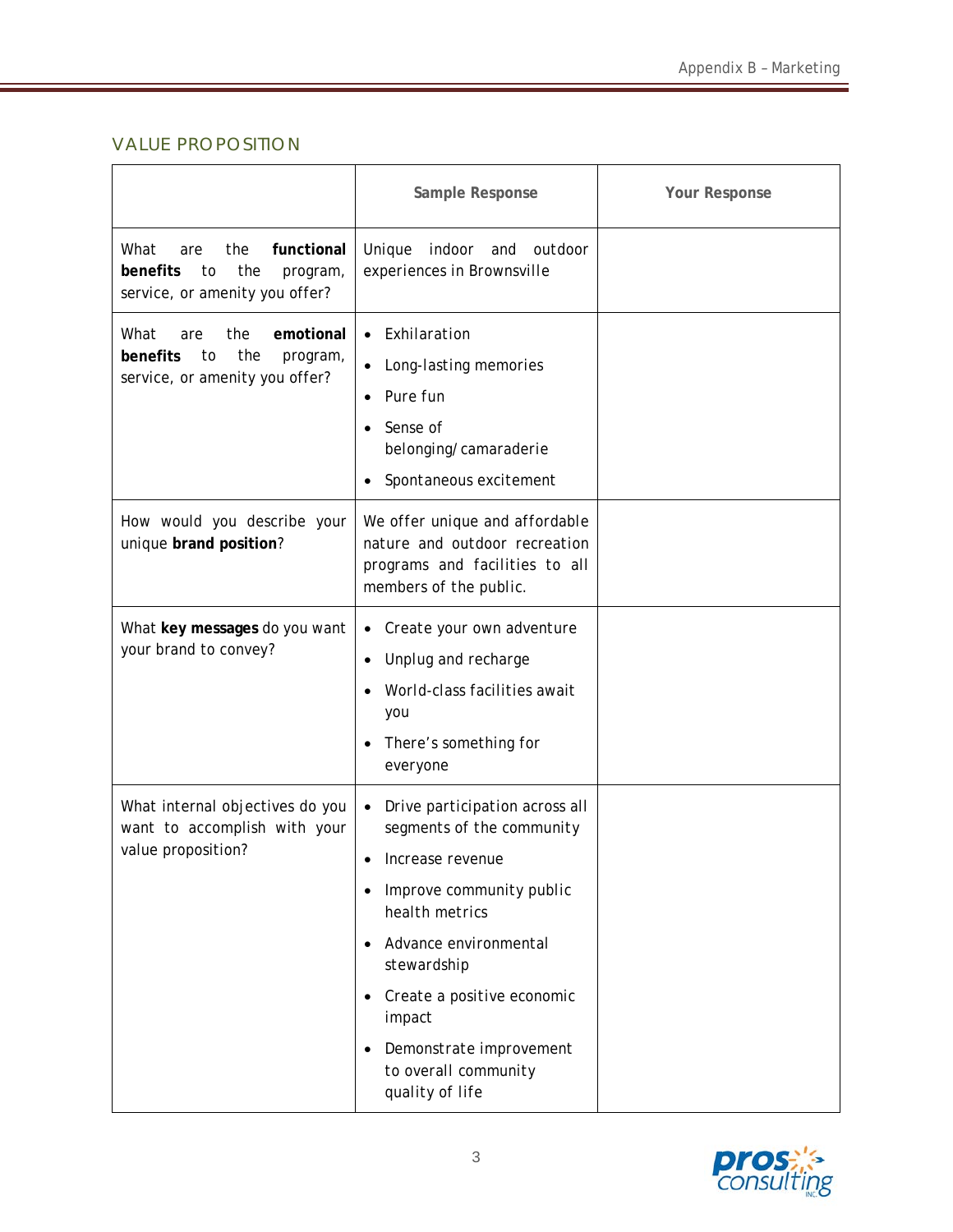

### SOCIAL MEDIA PLAN

A simple and brief social media strategy for the PARD needs to be developed, and the following information can be used as a resource for creating it.

#### SOCIAL MEDIA CHANNELS

- Facebook
- **Twitter**
- YouTube
- Google+
- Instagram
- **Pinterest**
- Tumblr

#### SOCIAL MEDIA GOALS: REACH AND ENGAGEMENT

- Brand recognition
- Credibility
- Use a content calendar to plan meaningful content
- Do it consistently and continuously
- Identify most active users and engage them
- Be prepared to address inappropriate content
- Link/Share/Repost to amplify messaging
- Use a mix of test/image/video content
- Use a mix of pre-scheduled and spontaneous content customized for each audience

#### MEASURES OF SUCCESS

- Follower volume
- Notable followers
- Growing engagement
- Response to requests, offers, promotions

#### RECOMMENDED SOCIAL MEDIA CHANNELS & INTERACTION GUIDELINES

- Facebook
	- o Consumer oriented, personal
	- o Mobile-enabled
	- o Sign-in functions
	- o Use as a base for content: images, videos, upcoming events and news
	- o Drive traffic to website and other channels
	- o 3 to 5 posts per week (scheduled and spontaneous)
	- o Like 1 notable per week
- **Twitter** 
	- o Amplify other content
	- o Create unique #hashtags and @handles
	- o Real-time stream of spontaneous thoughts
	- o Live posts from all locations and events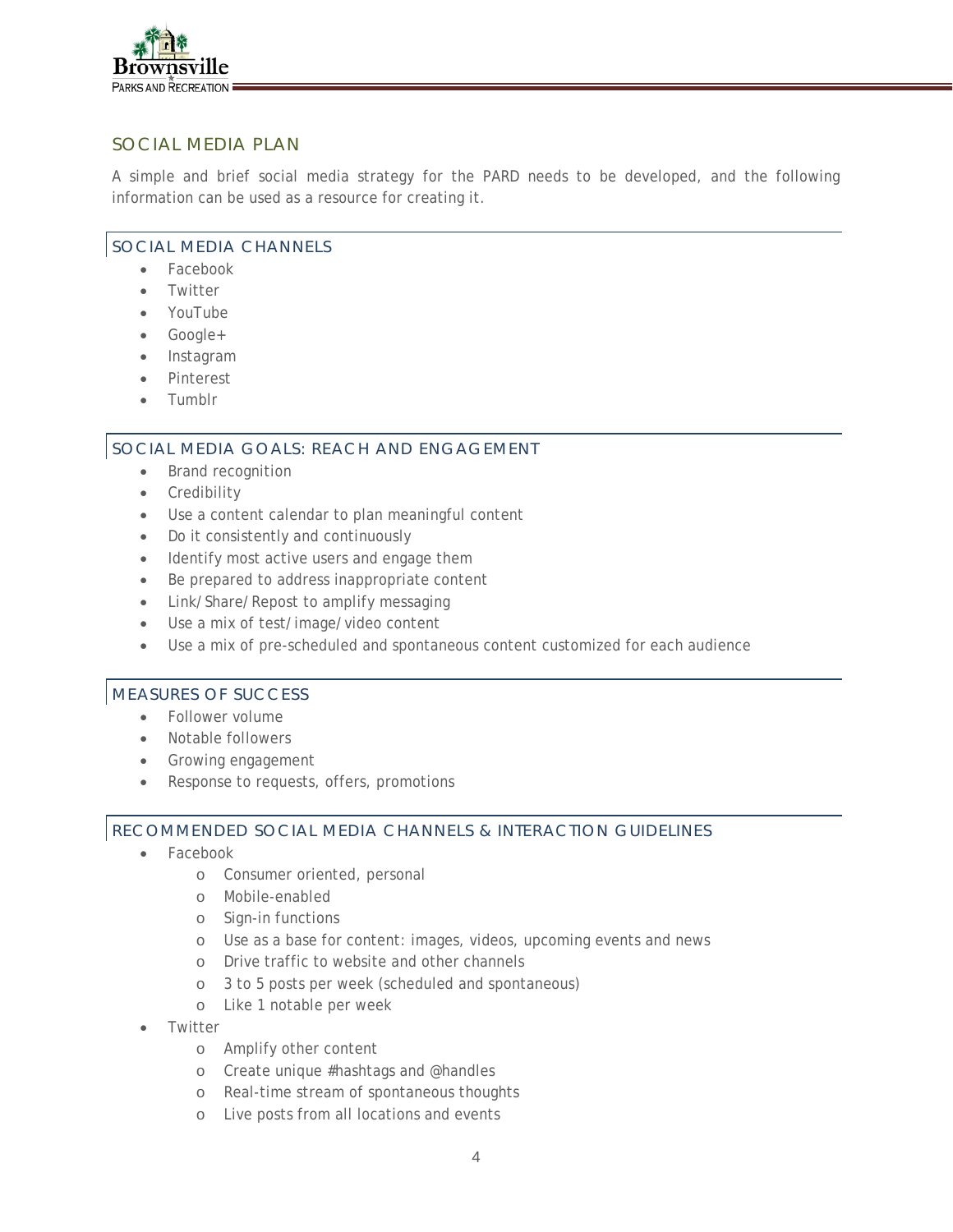- o Re-tweet 1 to 2 followers per week
- o Follow 5 to 10 followers per week
- o Post 3 to 5 times per week (scheduled and spontaneous)
- YouTube
	- o Short-form video storytelling is compelling
	- o Use to complement Facebook content
	- o Footage from events and activities
	- o Real-time footage from experiences
	- o Follow 5 to 10 followers per month
	- o Comment on pictures and respond to comments
	- o 1 per month
- Google+
	- o Integrate smoothly across all Google platforms
	- o Strong targeting of business users
	- o Post images and video and upcoming events and activities
	- o 1 to 3 per week (scheduled and spontaneous)
- Instagram
	- o Photo sharing program for users to share experiences; incorporates other social media sites, including Facebook and Twitter
	- o Live posts from locations, events, and activities
	- o Real-time posts from experiences
	- o Comment on pictures and respond to comments
	- o 3 times per week (scheduled and spontaneous)
- Pinterest
	- o Stories told with visual images or "pins" with followers within a network of users
	- o As often as possible
- Tumblr
	- o Blogging/sharing platform
	- o Post/link/share content
	- o Announce upcoming events, changes in times, schedules, programming
	- o Comment on posts and respond to comments
	- o 2 times per week (scheduled and spontaneous)

#### ENGAGEMENT STRATEGY

• Pursue an aggressive following strategy on each channel with key targets including media, elected and appointed officials, local notables, schools, and celebrities

#### IMPLEMENTATION AND SCHEDULING

Schedule in advance to ensure a constant flow of content including photos, videos and graphics.

#### CONTENT ROLES AND RESPONSIBILITIES

- Assigned staff representatives upload monthly event calendars, photos and other information to a designated location
- Coordinator edits and approve the content calendar